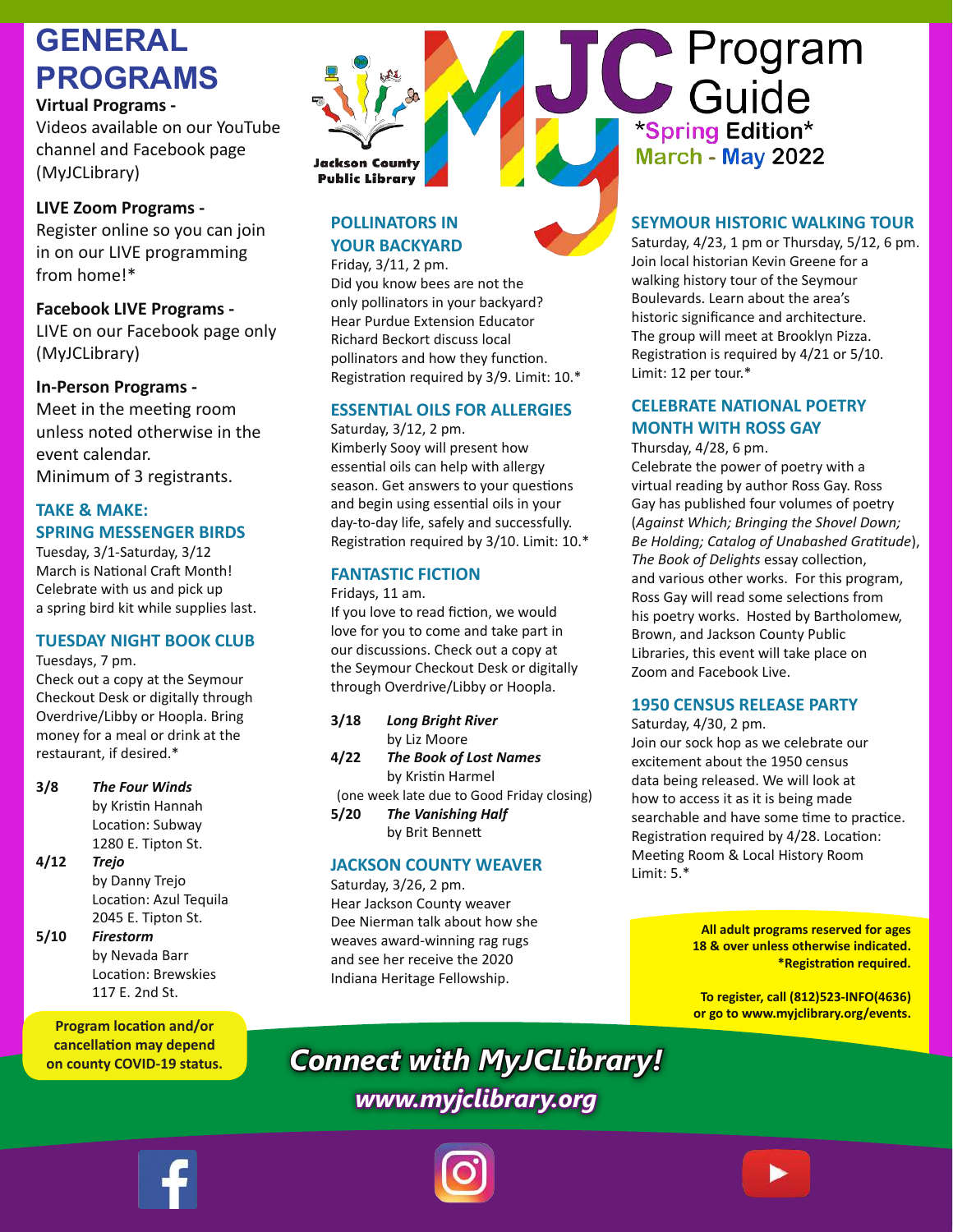#### **TAKE & MAKE: JOCUND JOURNAL**

Monday, 5/2-Saturday, 5/28. Joc·und: adjective: Cheerful or lighthearted. In honor of Mental Health Month, we're bringing awareness to self-care with these fun-spirited DIY journals. Pick up a kit, available all month while supplies last!



# **TEEN PROGRAMS GRADES 6-12**

#### **Virtual Programs -**

Videos available on our YouTube channel, Facebook page (Jackson County Public Library Teen Scene) and Instagram

#### **LIVE Zoom Programs -**

Register online so you can join in on our LIVE programming from home!\*

#### **Facebook LIVE Programs -**

LIVE on our Facebook page only (Jackson County Public Library Teen Scene)

#### **In-Person Programs -**

Meet in the Teen Scene unless noted otherwise in the event calendar. Minimum of 3 registrants.

#### **TEEN DISCORD**

Thursdays 4-5:15 pm. Join our JCPL Teen Discord server. Ages 13-18.

- **3/10** B.G.A Night: Join us for an online board game.
- **4/7** Scribble It!: Draw and have your teammates guess what it is before time runs out.
- **5/12** Weeb Night: Discuss your favorite anime or manga and game with friends.

## **T.A.G.**

Mondays, 3/14, 4/25, 5/9, 4-5 pm. Would you like to be part of our Teen Advisory Group? Members meet monthly to discuss current teen trends and interests, help with programming, and suggest items for the library to purchase. Come to the March meeting to find out what it's all about. Attendees must have an application on file before coming to future meetings.

# **SPRING BREAK ACTIVITIES S.T.E.A.M GREEN THUMBS**

# **Monday, 3/21, 1-2 pm.**

**Rooted in the idea of gardening? Come pick out a seed and learn how to build a machine to plant it. Limit: 8. Register by 3/19.\***

## **SCENE READING: TEEN BOOK CLUB**

**Tuesdays, 4-5 pm. Grades 6-12. Come join in on the discussion! Read the book of the month or bring your own to talk about.** 

**3/22** *11 Paper Hearts*  **by Kelsey Hartwell**

## **VR GAMING DAY**

Wednesday, 3/23, 2-4 pm. Come play games on our new PlayStation VR!

# **PERLER BEADING**

Thursday, 3/24, 1-2 pm. Hang out with friends and create cool Perler patterns.

#### **VR GAMING DAYS**

Saturdays, 4/9, 5/21, 2-4 pm. Come play games on our PlayStation VR!

# **MONEY SMART WEEK**

Monday, 4/11 & Thursday, 4/14, 4-5 pm. Join a Jackson County Bank representative as they go over different topics in honor of Money Smart Week. Ages 15+ welcome. Location: Meeting Room

#### **Monday, 4/11: Bank Accounts: What Do I Need?**

Which one would work best for you? What do you need to yield savings?

#### **Thursday, 4/14: How To Write A Check**



Need to pay rent? Buy a car? Lend money? Learn the basics of how to write a check and why it matters.

#### **SCENE READING: TEEN BOOK CLUB**

Tuesdays, 4-5 pm. Grades 6-12. Come join in on the discussion! Read the book of the month or bring your own to talk about.

| 4/26 | Kind Of A Big Deal        |
|------|---------------------------|
|      | by Shannon Hale           |
| 5/24 | <b>A Song Below Water</b> |
|      | by Bethany Morrow         |

### **IT'S GONNA BE MAY: JOUSTING**

Thursday, 4/28, 4-5:15 pm. Come learn how to make a balloon joust, join a team to design it, and pin it up against the competition. Grades 9-12. Register by 4/26 Limit: 8 \*

## **ELECTIVE DETECTIVE**

Monday 5/23, 3:30-5 pm. Bring your thinking caps and join us as we try to solve a cold case file. Can you narrow down the suspects in time? Register by 5/19 Limit: 8 \*



**Program location and/or cancellation may depend on county COVID-19 status.**

*Minimum of 3 registrants required. \*Registration required. \*\*Registration preferred. To register for Teen programs call (812) 522-3412 x1252, Kidz programs call (812) 522-3412 x1222, Crothersville programs call (812) 793-2927, Medora programs (812) 966-2278, or go to www.myjclibrary.org/events.*





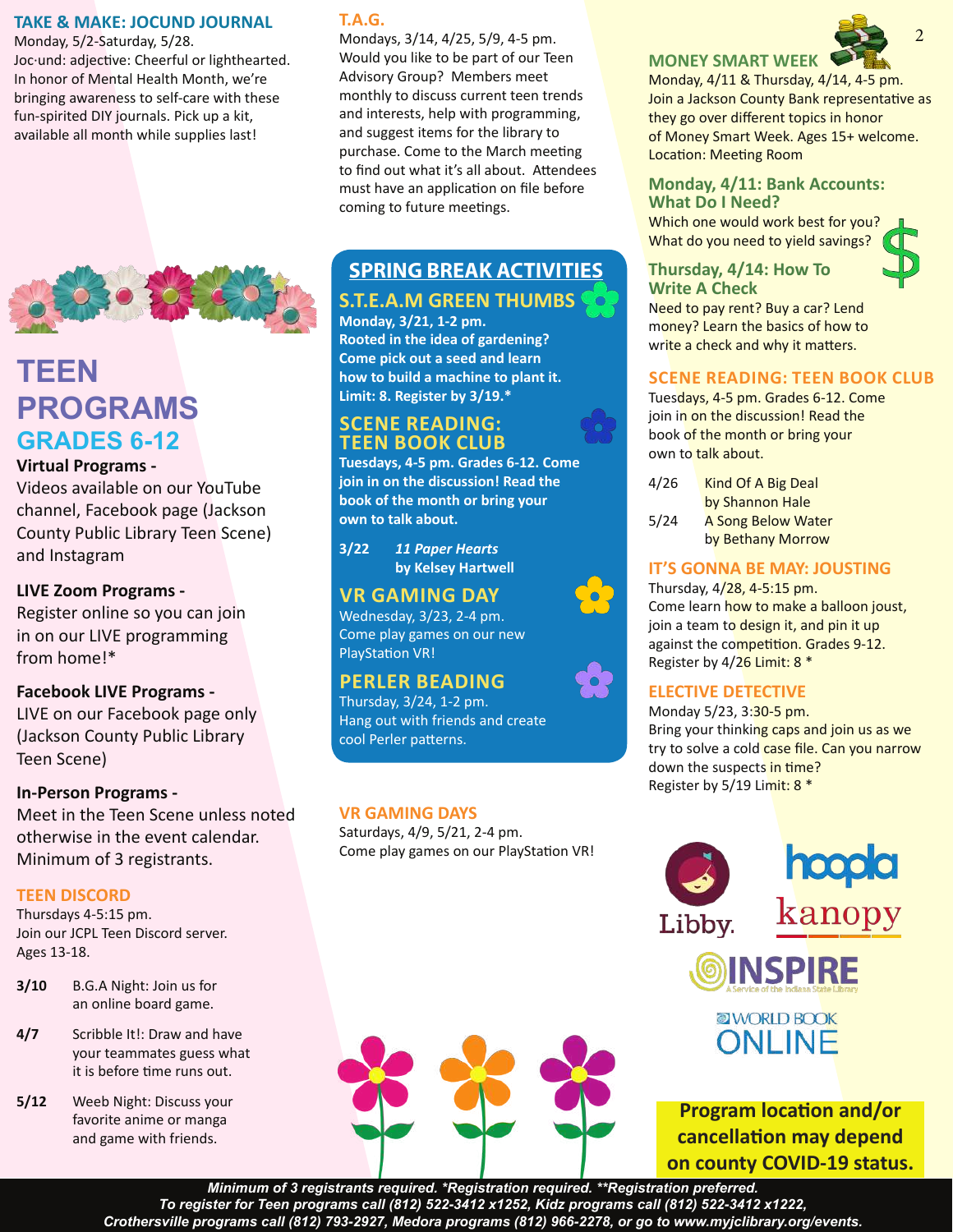

# **KIDZ PROGRAMS**

**COVID Procedures**

If Jackson County is in Orange level COVID status, masks MUST be worn for ages 3+ during indoor programs. Waitlist participants will be notified if class sizes increase.

#### **STORYTIME**

Children are invited to participate in activities of music, rhymes, stories, and fingerplays, while working on developmental and early literacy growth. Children must be accompanied by an adult.

**Tuesdays, 3/1 - 4/19 (Does not meet 3/22) 10 am -** Babies, ages 0-24 months. Limit 8.\*

**10:30 OR 11 am -** Toddlers & Preschoolers, ages 2-5. Limit 6.\*

#### **Thursdays, 3/3 - 4/28 (Does not meet 3/24) 10:30 am -** Babies - Preschoolers, ages 0-5. Limit 6.\*

#### **CURIOUS KIDS**

Tuesdays, 3/1 - 4/26, 4:30 pm. Join us as we spark interest in the STEAM fields through hands-on projects. Does not meet 3/22. Grades K-5. Limit 8.\*

#### **MASTERPIECE MAKERS**

Wednesdays, 3/2 - 4/27, 10:30 am. Children will experience various art forms and techniques using a variety of mediums. Children ages 5 and under must be accompanied by an adult. Does not meet 3/23. Ages 3-8. Limit 6.\*

> **Program location and/or cancellation may depend on county COVID-19 status.**

## **GIANT GAMES: HUNGRY HUNGRY HIPPOS®**

Friday, 3/4, 4:30 pm. Play a life-size version of Hungry Hungry Hippos®! Grades K-5. Limit 8.\*

#### **PAWS TO READ**

Thursdays, 3/10, 3/24, 4/7, & 4/21, 5 pm. A safe place for kids to practice their reading skills as they read to obedience-trained dogs. Literacy skills of all levels are welcome! Grades K-5. Limit 8.\*

#### **TEA-RRIFIC STORIES**

#### Mondays, 11 am.

Boys and girls will enjoy warm beverages and various activities. A different theme each month! Dressing fancy is fun but optional. Children ages 5 and under must be accompanied by an adult. Ages 3-8. Limit 6.\*

**3/14** - Tea Time & Naps **4/11** - Tea Time & Pets

#### **GOING PLACES**

Mondays, 4:30 pm. Learn about a different country! We will explore its culture through presentation, crafts, and more. Grades K-5. Limit 8.\*

**3/14** - Uganda **4/18** - Japan

# **SPRING BREAK ACTIVITIES**

#### **Drop-In Craft**

Monday, 3/21 - Friday, 3/25. Make a craft while supplies last!

# **Obstacle Course**

Come anytime during the time slot to participate in an active obstacle course! Monday, 3/21, 10 am -12 pm. Grades K-5. Tuesday, 3/22, 2-4 pm. Grades K-5. Wednesday, 3/23, 2-4 pm. Ages 2-5. Thursday, 3/24, 10 am - 12 pm. Ages 2-5. Limit 4 children at a time.

## **Freddy Fossil**

Friday, 3/25, 11 am at the Boys & Girls Club. Life-like dinosaur puppets and zany jokes. "It's pre-hysterical!" Sponsored by the Friends of the Library. All Ages.  $\bullet$   $\bullet$ 



#### **TIME TRAVELS**

Thursdays, 4:30 pm. Travel back in time to learn about historical events. Grades K-5. Limit 8.\*

**3/31** - The Lewis & Clark Expedition **4/28** - The Vikings



Friday, 3/25, 11 am - Boys & Girls Club Life-like dinosaur puppets and zany jokes Sponsored by the Friends of the Library **All Ages** 



# **BRANCH PROGRAMS**

## **CROTHERSVILLE ACTIVITIES FOR CHILDREN**

#### **CURIOUS KIDS**

Wednesdays, 3/16, 4/20, & 5/18, 4 pm. Join us as we spark interest in the STEAM fields through hands-on projects. Grades K-5. Limit 8.\*

# SPRING BREAK<br>GAME DAYS

PS 3, cards, & more. 3/21, 3/23, & 3/25, 2-6 pm. Grades K-12.

Crothersville continued on next page.

*Minimum of 3 registrants required. \*Registration required. \*\*Registration preferred. To register for Teen programs call (812) 522-3412 x1252, Kidz programs call (812) 522-3412 x1222, Crothersville programs call (812) 793-2927, Medora programs (812) 966-2278, or go to www.myjclibrary.org/events.*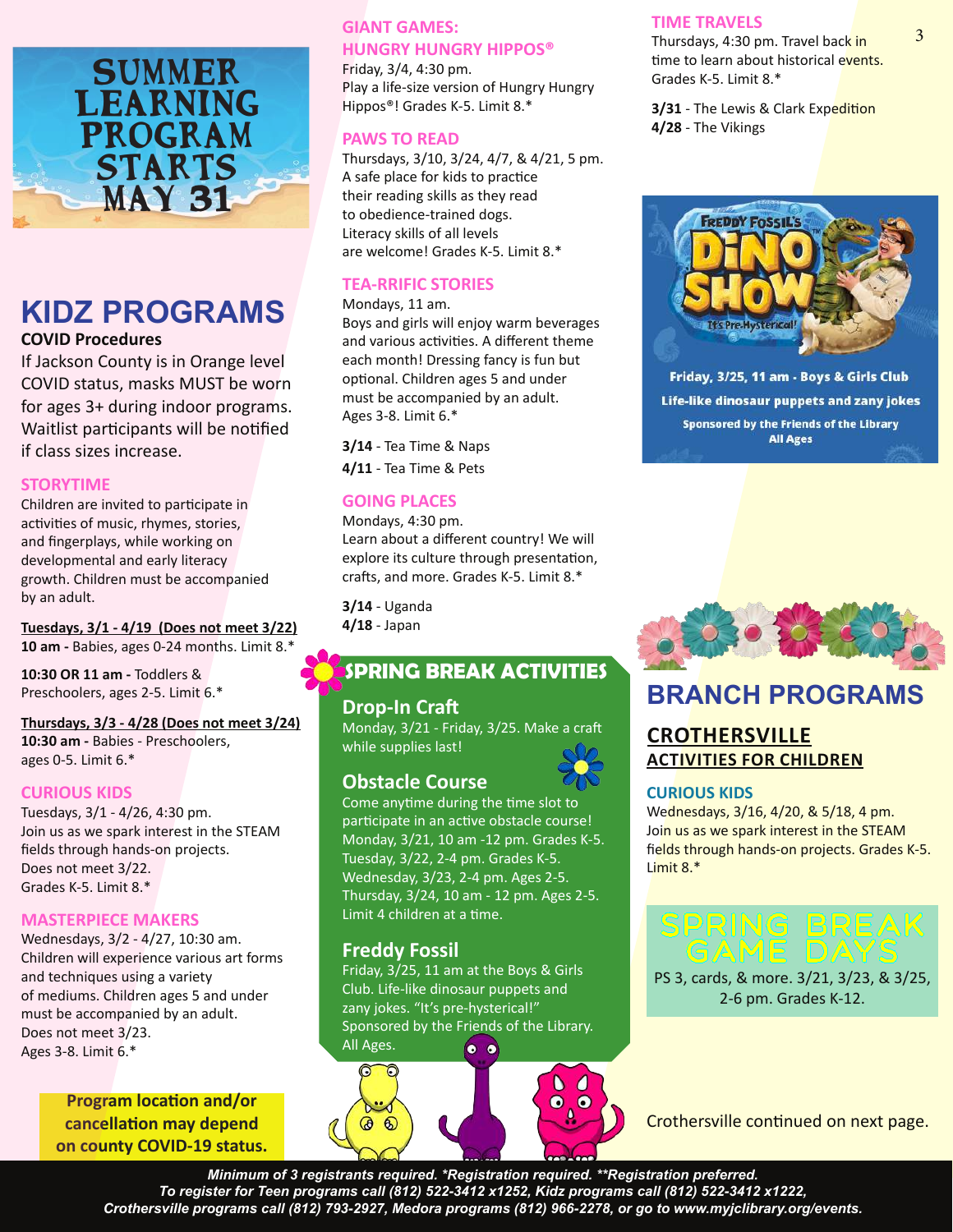#### **ACTIVITIES FOR TEENS**

#### **TEEN DISCORD**

Thursdays 4-5:15 pm. Join our JCPL Teen Discord server. Ages 13-18.

- **3/10** B.G.A Night: Join us for an online board game.
- **4/7** Scribble It!: Draw and have your teammates guess what it is before time runs out.
- **5/12** Weeb Night: Discuss your favorite anime or manga and game with friends.

#### **S.T.E.A.M GREEN THUMBS TAKE & MAKE**

Wednesday, 3/2-Friday 3/25. Rooted in the idea of gardening? Come pick up a gardening kit while supplies last and learn how to build a machine to plant it.

#### **ACTIVITIES FOR ADULTS**

#### **ADULT CRAFT: YARN EGGS**

Wednesday, 3/9, 4:30 pm. Celebrate National Craft Month with us! Crothersville Coordinator Cindy Huckleberry will demonstrate how to make decorative yarn eggs. Registration required by 3/7. Limit: 8.\*

#### **CROTHERSVILLE BOOK DISCUSSION**

Wednesdays, 6 pm. Check out a copy at the Crothersville Checkout Desk or digitally through Overdrive/Libby or Hoopla. Join us in the Crothersville meeting room for our discussion.

- **3/16** *Deacon King Kong* by James McBride
- **4/20** *Mistaken Identity*
- by Don & Susie Van Ryn
- **5/18** *Fathoms: The World in the Whale* by Rebecca Giggs

**All adult programs reserved for ages 18 & over unless otherwise indicated. \*Registration required.**

**To register, call (812)523-INFO(4636) or go to www.myjclibrary.org/events.**

#### **EASTER RECIPE SWAP**

Wednesday, 4/6, 5 pm. Is your Easter meal getting kind of routine? Join our Easter Recipe Swap and find something new to try! Registration required by 4/4.\*

#### **ADULT SPRING CRAFT: DIY SOCK BUNNIES**

Wednesday, 4/13, 4:30 pm. Welcome spring with an adorable DIY sock bunny! Registration required by 4/11. Limit: 8.\*

## **CELEBRATE NATIONAL POETRY MONTH WITH ROSS GAY**

Thursday, 4/28, 6 pm.

Celebrate the power of poetry with a virtual reading by author Ross Gay. Ross Gay has published four volumes of poetry (*Against Which; Bringing the Shovel Down; Be Holding; Catalog of Unabashed Gratitude*), *The Book of Delights* essay collection, and various other works. For this program, Ross Gay will read some selections from his poetry works. Hosted by Bartholomew, Brown, and Jackson County Public Libraries, this event will take place on Zoom and Facebook Live.

#### **ADULT MOTHER'S DAY CRAFT: GEOMETRIC PAINTINGS**

Wednesday, 5/11, 4:30 pm. Make one of these striking paintings for the mother figure in your life or keep it for yourself! Registration required by 5/9. Limit: 8.\*

#### **ACTIVITIES FOR TEENS**

4

#### **TEEN DISCORD**

Thursdays 4-5:15 pm. Join our JCPL Teen Discord server. Ages 13-18.

- **3/10** B.G.A Night: Join us for an online board game.
- **4/7** Scribble It!: Draw and have your teammates guess what it is before time runs out.
- **5/12** Weeb Night: Discuss your favorite anime or manga and game with friends.

#### **S.T.E.A.M GREEN THUMBS TAKE & MAKE**

Tuesday, 3/1-Thursday 3/24. Rooted in the idea of gardening? Come pick up a gardening kit while supplies last and learn how to build a machine to plant it.

#### **ACTIVITIES FOR ADULTS**

## **TAKE & MAKE: SPRING MESSENGER BIRDS**

Tuesday, 3/1-Thursday 3/10 March is National Craft Month! Celebratewith us and pick up a spring bird kit while supplies last!

#### **CELEBRATE NATIONAL POETRY MONTH WITH ROSS GAY**

Thursday, 4/28, 6 pm. Celebrate the power of poetry with a virtual reading by author Ross Gay. Ross Gay has published four volumes of poetry (*Against Which; Bringing the Shovel Down; Be Holding; Catalog of Unabashed Gratitude*), *The Book of Delights* essay collection,and various other works. For this program, Ross Gay will read some selections from his poetry works. Hosted by Bartholomew, Brown, and Jackson County PublicLibraries, this event will take place on Zoom and Facebook Live.

#### **TAKE & MAKE: JOCUND JOURNAL**

Tuesday, 5/3-Thursday, 5/26. Joc·und: adjective: Cheerful or lighthearted. In honor of Mental Health Month, we're bringing awareness to self-care with these fun-spirited DIY journals. Pick up a kit, available all month while supplies last!

> **Program location and/or cancellation may depend on county COVID-19 status.**

# **MEDORA ACTIVITIES FOR CHILDREN**

#### **SPRING BREAK GAME DAYS**

PS 3 & 4, cards and more available 3/22 & 3/24, 2-6 pm. Grades K-12.

#### **LAST DAY HOORAY GAMES DAY**

PS 3 & 4, cards and more available 5/26, 2-6 pm. Ice cream sandwiches available while supplies last. Grades K-12.

*Minimum of 3 registrants required. \*Registration required. \*\*Registration preferred. To register for Teen programs call (812) 522-3412 x 1252, Kidz programs call (812) 522-3412 x1222, Crothersville programs call (812) 793-2927, Medora programs (812) 966-2278, or go to www.myjclibrary.org/events.*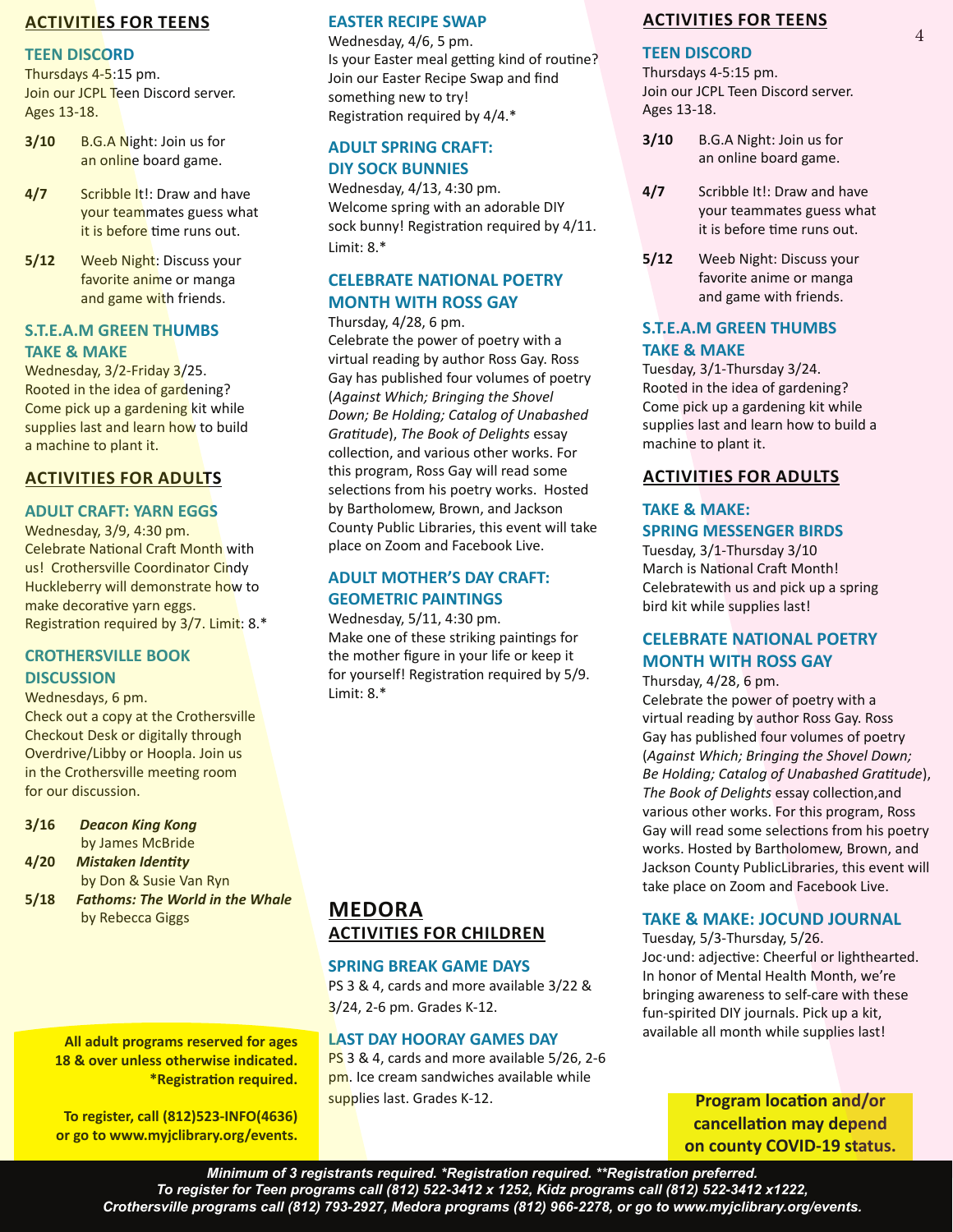# **Calendars** <sup>5</sup>

# **March**

| $\mathbf{1}$ | Take & Make:                    |
|--------------|---------------------------------|
|              | Spring Messenger Birds 3/1-3/12 |
|              | <b>Take &amp; Make:</b>         |
|              | Spring Messenger Birds 3/1-3/10 |
|              | <b>S.T.E.A.M. Green Thumbs</b>  |
|              | Take & Make 3/1-3/24            |
|              | <b>Storytime</b>                |
|              | Babies 10 am                    |
|              | Toddlers/Pre-K 10:30 OR 11 am   |
|              | Curious Kids 4:30 pm            |
| 2            | <b>S.T.E.A.M. Green Thumbs</b>  |
|              | Take & Make 3/2-3/25            |
|              | Masterpiece Makers 10:30 am     |
| 3            | <b>Storytime</b>                |
|              | Babies - Preschoolers 10:30 am  |
| 4            | <b>Giant Games:</b>             |
|              | Hungry Hippos 4:30 pm           |
| 5            | Friends Book Sale 11 am-4 pm    |
| 8            | <b>Storytime</b>                |
|              | Babies 10 am                    |
|              | Toddlers/Pre-K 10:30 OR 11 am   |
|              | Curious Kids 4:30 pm            |
|              | Tuesday Night Book Club 7 pm    |
| 9            | Masterpiece Makers 10:30 am     |
|              | Adult Craft: Yarn Eggs 4:30 pm  |
| 10           | <b>Storytime</b>                |
|              | Babies - Preschoolers 10:30 am  |
|              |                                 |

# **April**

| 5  | <b>Storytime</b>                   |
|----|------------------------------------|
|    | Babies 10 am                       |
|    | Toddlers/Pre-K 10:30 OR 11 am      |
|    | <b>Curious Kids 4:30 pm</b>        |
| 6  | <b>Masterpiece Makers</b> 10:30 am |
|    | <b>Easter Recipe Swap 5 pm</b>     |
| 7  | <b>Storytime</b>                   |
|    | Babies - Preschoolers 10:30 am     |
|    | Teen Discord 4 pm                  |
|    | Paws to Read 5 pm                  |
| 9  | <b>VR Gaming Days</b> 2 pm         |
| 11 | <b>Tea-rrific Stories</b> 11 am    |
|    | <b>Money Smart Week</b> 4 pm       |
| 12 | <b>Storytime</b>                   |
|    | Babies 10 am                       |
|    | Toddlers/Pre-K 10:30 OR 11 am      |
|    | Curious Kids 4:30 pm               |
|    | Tuesday Night Book Club 7 pm       |
|    |                                    |

|    | Teen Discord 4 pm                        |
|----|------------------------------------------|
|    | Paws to Read 5 pm                        |
| 11 | Polinators In Your Backyard 2 pm         |
| 12 | <b>Essential Oils For Allergies</b> 2 pm |
| 14 | <b>Tea-rrific Stories</b> 11 am          |
|    | <b>T.A.G</b> 4 pm                        |
|    | Going Places: Uganda 4:30 pm             |
| 15 | <b>Storytime</b>                         |
|    | Babies 10 am                             |
|    | Toddlers/Pre-K 10:30 OR 11 am            |
|    | <b>Curious Kids 4:30 pm</b>              |
| 16 | Masterpiece Makers 10:30 am              |
|    | <b>Curious Kids 4 pm</b>                 |
|    | <b>Book Discussion</b> 6 pm              |
| 17 | <b>Storytime</b>                         |
|    | Babies - Preschoolers 10:30 am           |
| 18 | <b>Fantastic Fiction</b> 11 am           |
| 21 | Drop-in Craft 3/21-3/25                  |
|    | <b>Obstacle Course:</b>                  |
|    | K-5 10 am-12 pm                          |
|    | S.T.E.A.M. Green Thumbs 1 pm             |
|    | <b>Spring Break Game Days 2 pm</b>       |
| 22 | Spring Break Game Days 2 pm              |
|    | <b>Obstacle Course:</b>                  |
|    | $K-5$ 2-4 pm                             |
|    | <b>Scene Reading:</b>                    |

| 13 | <b>Masterpiece Makers</b> 10:30 am<br><b>Adult Spring Craft:</b>        |
|----|-------------------------------------------------------------------------|
|    | DIY Sock Bunnies 4:30 pm                                                |
| 14 | <b>Storytime</b>                                                        |
|    | Babies - Preschoolers 10:30 am                                          |
|    | <b>Money Smart Week</b> 4 pm                                            |
| 15 | <b>Closed for Good Friday</b>                                           |
| 18 | Going Places: Japan 4:30 pm                                             |
| 19 | <b>Storytime</b>                                                        |
|    | Babies 10 am<br>Toddlers/Pre-K 10:30 OR 11 am                           |
|    | Curious Kids 4:30 pm                                                    |
| 20 | <b>Masterpiece Makers 10:30 am</b>                                      |
|    | <b>Curious Kids 4 pm</b>                                                |
|    | <b>Book Discussion</b> 6 pm                                             |
| 21 | <b>Storytime</b><br>Babies - Preschoolers 10:30 am<br>Paws to Read 5 pm |
|    |                                                                         |

 **Teen Book Club** 4 pm

- **23 Spring Break Game Days** 2 pm  **Obstacle Course: ages 2-5** 2-4 pm  **VR Gaming Day** 2 pm **24 Obstacle Course: ages 2-5** 10 am-12 pm **Perler Beading** 1 pm  **Spring Break Game Days** 2 pm  **Paws to Read** 5 pm **25 Freddy Fossil** 11 am  **Spring Break Game Days** 2 pm **26 Jackson County Weaver** 2 pm
- **29 Storytime Babies** 10 am **Toddlers/Pre-K** 10:30 OR 11 am  **Curious Kids** 4:30 pm
- **30 Masterpiece Makers** 10:30 am **31 Storytime**
	- **Babies Preschoolers** 10:30 am  **Time Travels** 4:30 pm

- **22 Fantastic Fiction** 11 am
- **23 Seymour Historic Walking Tour** 1 pm
- **25 T.A.G** 4 pm
- **26 Scene Reading: Teen Book Club** 4 pm  **Curious Kids** 4:30 pm
- **27 Masterpiece Makers** 10:30 am **28 Storytime Babies - Preschoolers** 10:30 am  **It's Gonna Be May: Jousting** 4 pm  **Time Travels** 4:30 pm  **Celebrate National Poetry** 
	- **Month with Ross Gay** 6 pm
- **30 1950 Census Release Party** 2 pm

- **• Seymour All Ages Gray**
- **Seymour General Purple**
- **Seymour Kids Pink**
- **Calendar continues on last page.**
	- **• Seymour Teens Teal**

**Crothersville - Blue • Medora - Red**

- **• Seymour & Crothersville Green** 
	- **All Locations Brown**
	- **• Closings Orange**